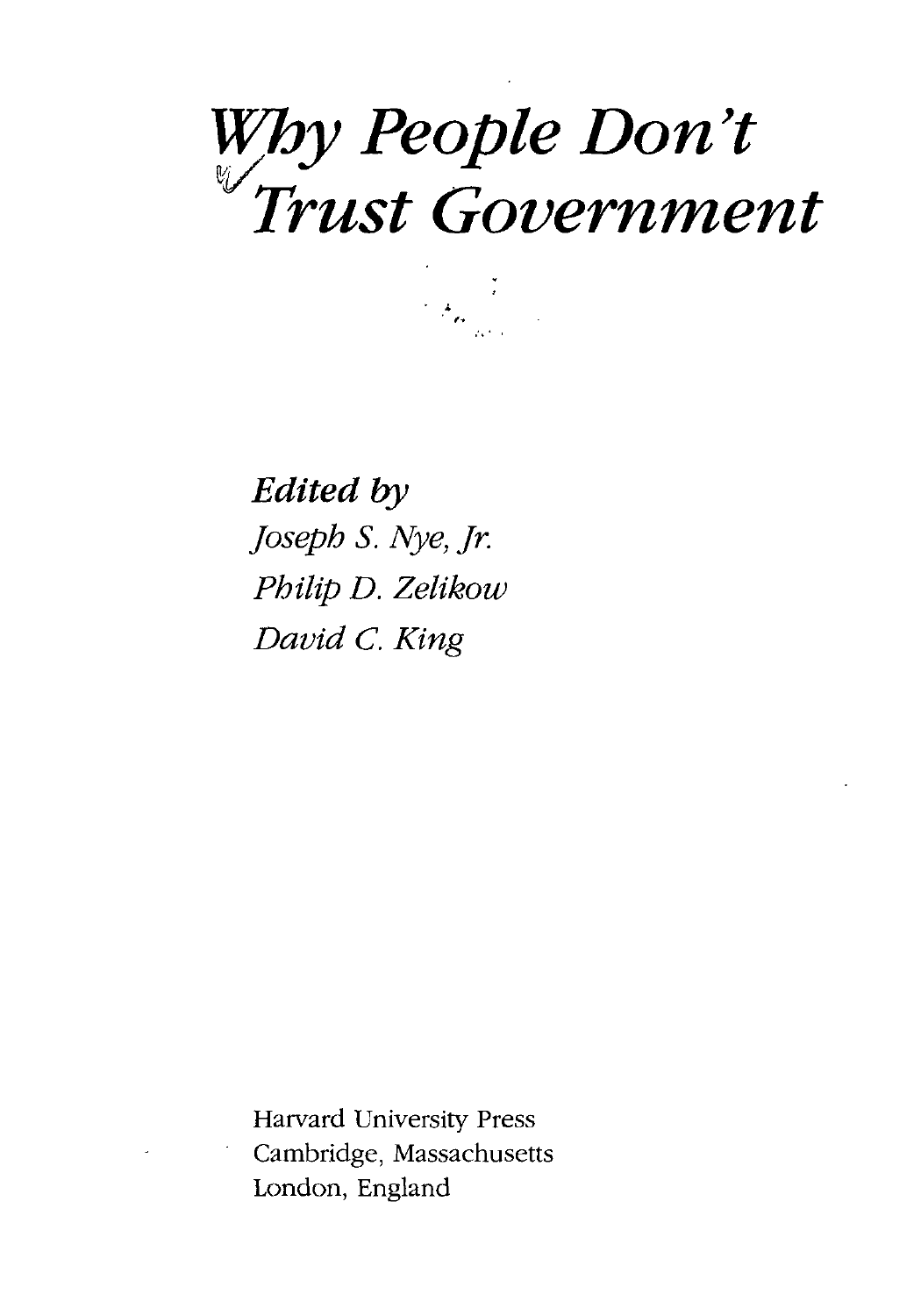# *Contents*

| Preface | iх |
|---------|----|
|         |    |

*Introduction: The Decline of Confidence in Government IX* Joseph S. Nye,Jr.

## PART ONE *The Scope and Performance of Government 19*

| <i>One</i>                                  |    |
|---------------------------------------------|----|
| The Evolving Scope of Government            | 21 |
| Ernest R. May                               |    |
| Two                                         |    |
| Measuring the Performance of Government     | 55 |
| Derek Bok                                   |    |
| Three                                       |    |
| Fall from Grace: The Public's Loss of Faith |    |
| in Government                               |    |
| <b>Gary Orren</b>                           |    |

X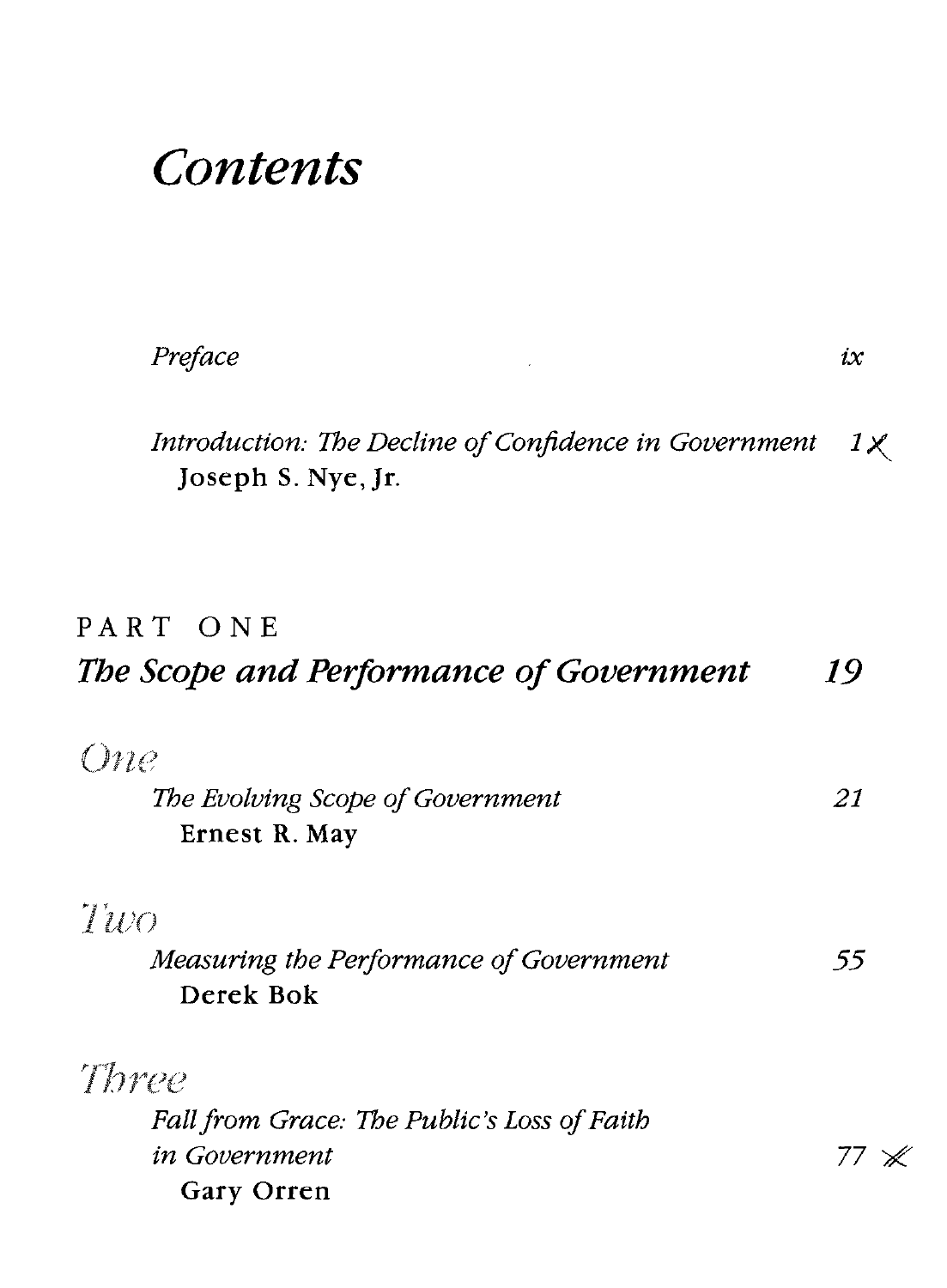| PART TWO<br>The Menu of Explanations          | 109 |
|-----------------------------------------------|-----|
|                                               |     |
| Four                                          |     |
| Is It Really the Economy, Stupid?             | 111 |
| Robert Z. Lawrence                            |     |
| Five                                          |     |
| Social and Cultural Causes of Dissatisfaction |     |
| with U.S. Government                          | 133 |
| Jane Mansbridge                               |     |
| $\mathcal{S}ix$                               |     |
| The Polarization of American Parties and      |     |
| Mistrust of Government                        | 155 |
| David C. King                                 |     |
| Seven                                         |     |
| The Politics of Mistrust                      | 179 |
| <b>Richard E. Neustadt</b>                    |     |
|                                               |     |
|                                               |     |

----<del>-------------</del>

 $\frac{1}{4}$ 

#### **PART THREE** *Data on Public Attitudes Toward Governance 203*

| Eight                                             |     |
|---------------------------------------------------|-----|
| Changing Attitudes in America                     | 205 |
| Robert J. Blendon, John M. Benson, Richard Morin, |     |
| Drew E. Altman, Mollyann Brodie, Mario Brossard,  |     |
| and Matt James                                    |     |